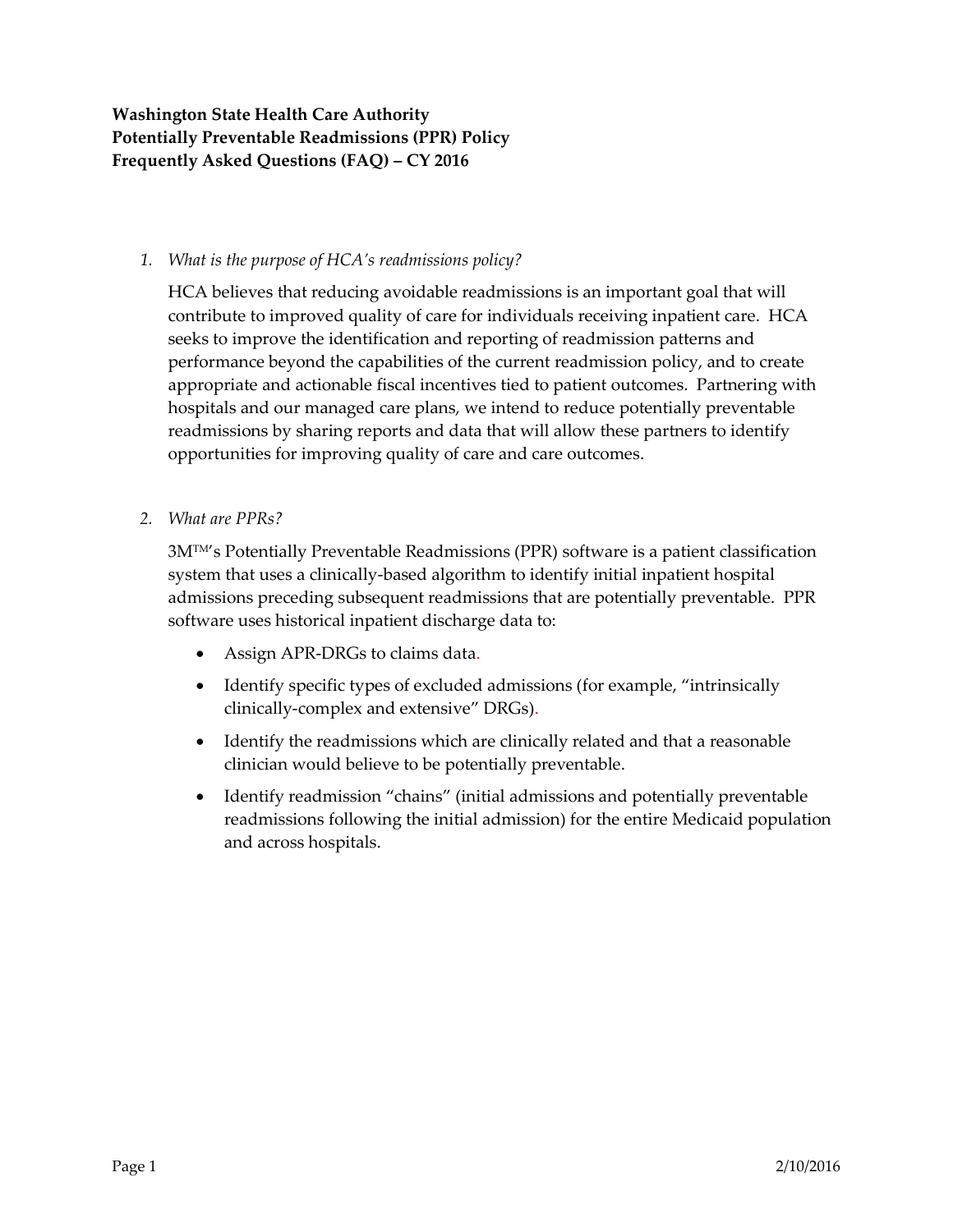### *3. What is an APR-DRG?*

HCA uses 3M TM All-Patient Refined Diagnosis Related Groups (APR-DRGs) in its Medicaid inpatient prospective payment system to classify patients according to their reason for admission and discharge severity of illness. APR-DRGs use data from computerized discharge abstracts to assign patients to one of 314 "base APR-DRGs" that are determined either by the principal diagnosis, or, for surgical patients, the most important surgical procedure performed in an operating room. Each base APR-DRG is then divided into 4 risk subclasses, determined primarily by secondary diagnoses that reflect both co-morbid illnesses and the severity of the underlying illness, creating the final set of 1,256 groups.

### *4. Does my provider need to license the PPR software?*

Licensing the PPR software by providers is not required under the new policy. HCA will share longitudinal patient level data with providers. Providers may choose to independently license PPR software for their own tracking purposes.

### *5. Does the new PPR policy replace the current 14-day readmission policy?*

Yes, the new PPR-based readmissions policy replaces any current readmissions policy(s) for FFS and managed care.

### *6. Will HCA use the PPR software to deny payment for readmissions?*

No, the PPR software does not deny payment of claims that represent readmissions. The new PPR-based policy uses a more holistic assessment of each provider's overall readmission performance to offer financial incentives to reduce readmissions.

*7. What is the effective date of the new PPR policy?*

The implementation date of the new policy is January 1, 2016, as established in WAC 182-550-3840.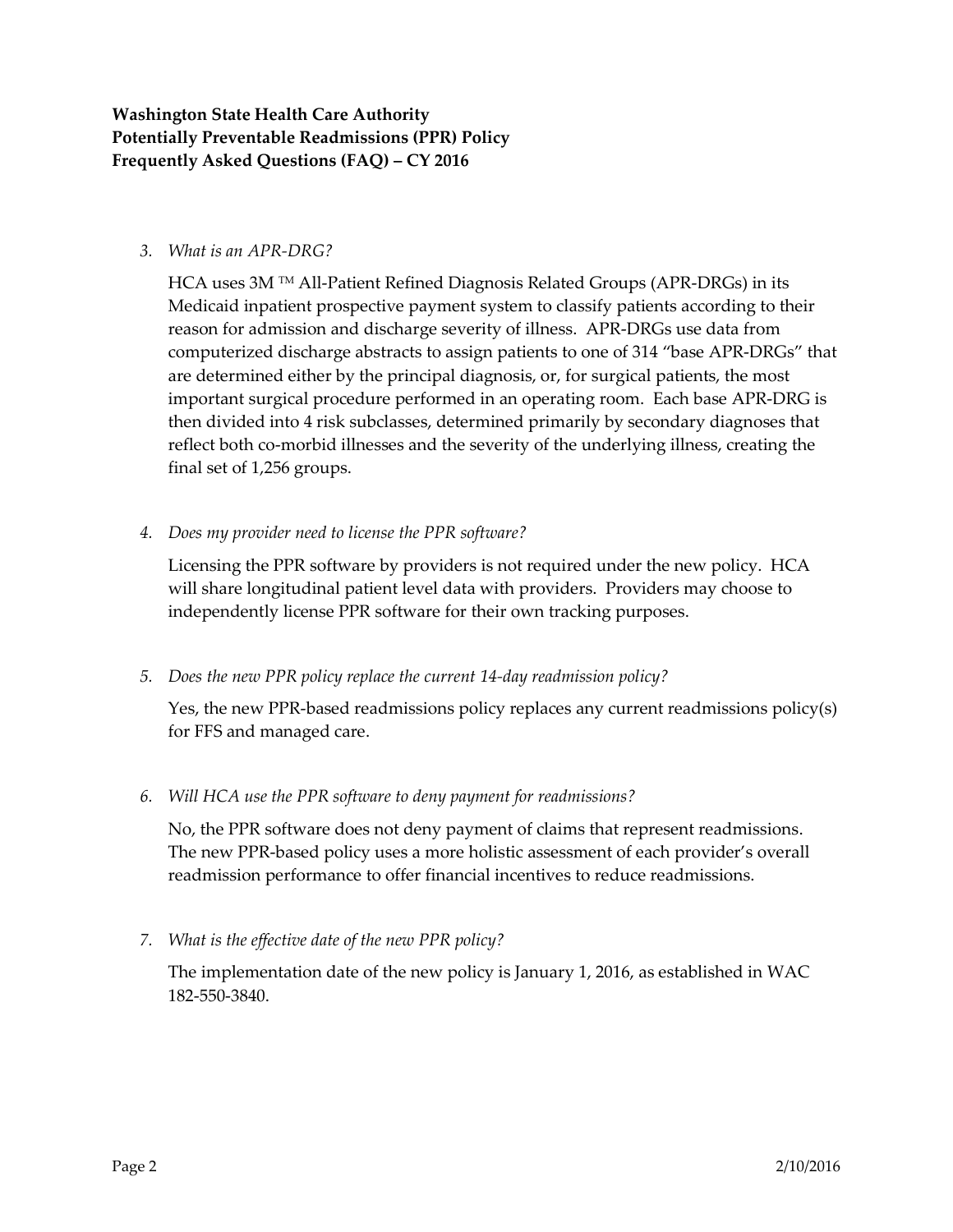#### *8. How will readmissions be measured under this new policy?*

For the first year of this new PPR-based policy, HCA will use SFY 2014 inpatient claims data ("PPR model claims data") processed under PPR software version 31 with default options and a 30-day readmission window. HCA will use the results of this PPR model to determine, for each hospital, expected readmission chains, actual readmission chains and excess readmission chains (actual readmission chains less expected readmission chains – see questions 14 and 15 for more detail). In turn, providers with excess readmissions will be subject to a prospective DRG base rate reduction under this policy (effective January 1, 2016). Providers with actual readmissions equal to or less than expected readmissions will not be subject to a DRG base rate reduction under this policy.

### *9. What experience period is the PPR model based on?*

PPR model claims data includes SFY 2014 FFS claims and MCO encounter claim records for services with discharge dates occurring between 7/1/2013 through 6/30/2014, with the following exceptions:

- Readmissions associated with an initial admission where the initial admission discharge date was prior to 7/1/2013 were excluded.
- Readmissions with a discharge date after 6/30/2014, if associated with an initial admission between 7/1/2013 through 6/30/2014, were included.

### *10. What claims data are excluded from the PPR model?*

The following SFY 2014 claims were excluded from the PPR model claims data prior to processing the data through the PPR software:

- Out-of-state non-border providers
- Medicare crossover claims
- State program claims (without Federal match)
- Psychiatric and substance abuse claims (based on APR-DRG assignment)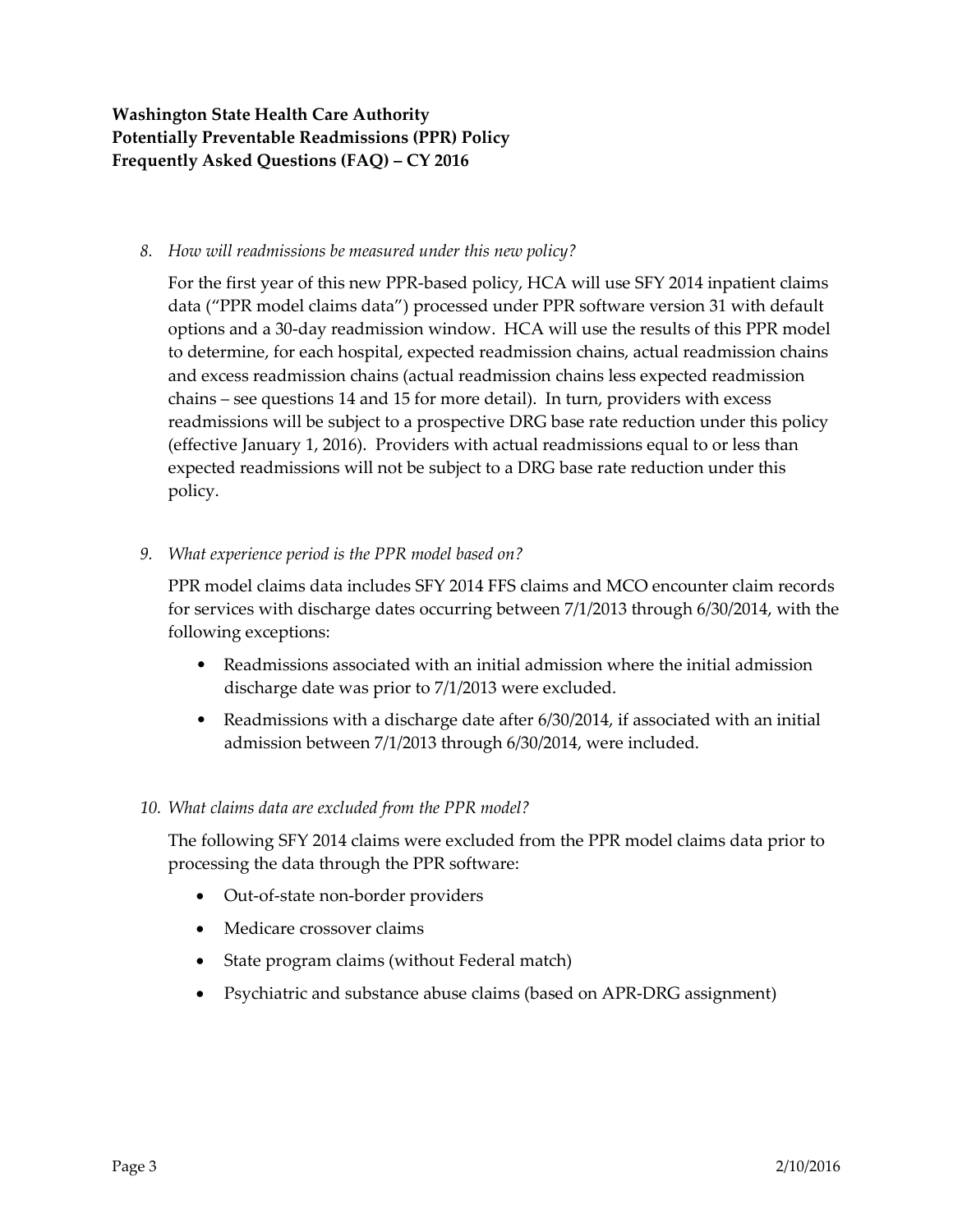### *11. What types of readmissions are considered not preventable in the PPR model?*

The standard PPR software algorithm excludes the following "intrinsically clinicallycomplex and extensive" DRGs from the identification of readmissions (see PPR manual for a full list of globally excluded DRGs):

- Neonatal DRGs (except for normal newborn APR-DRGs 626 and 640)
- Major HIV conditions (HIV DRGs 890, 891 and 893)
- Eye care
- Malignancy (ex: leukemia, lymphoma, and chemotherapy admissions are globally excluded). Note that admissions with a non-metastatic, nonimmunocompromised APR-DRG are eligible as candidate admissions unless there is a chemotherapy or radiotherapy procedure code.

The standard PPR software algorithm also excludes the following "non-preventable" readmissions from the identification of readmission rates under this policy:

- Not clinically related readmission
- Clinically related readmission, but not preventable
- Planned readmission
- Obstetrical-related readmission (based on DRG)
- Trauma-related readmission (based on DRG)
- Same day transfer to an acute care hospital for non-acute care, e.g. hospice care
- Admission to an acute care hospital for clients assigned to the base APR-DRG for rehabilitation, aftercare, and convalescence
- Hospitalizations with a discharge status of "left against medical advice" (AMA)

In additional to the standard PPR software algorithm, HCA also excluded the following claims from the identification of readmission rates under this policy:

- Trauma cases meeting HCA's ISS threshold for supplemental payment (and all admissions linked by the PPR algorithm to the trauma admission)
- Newborn cases with mother's patient information reported in claim
- Newborn jaundice cases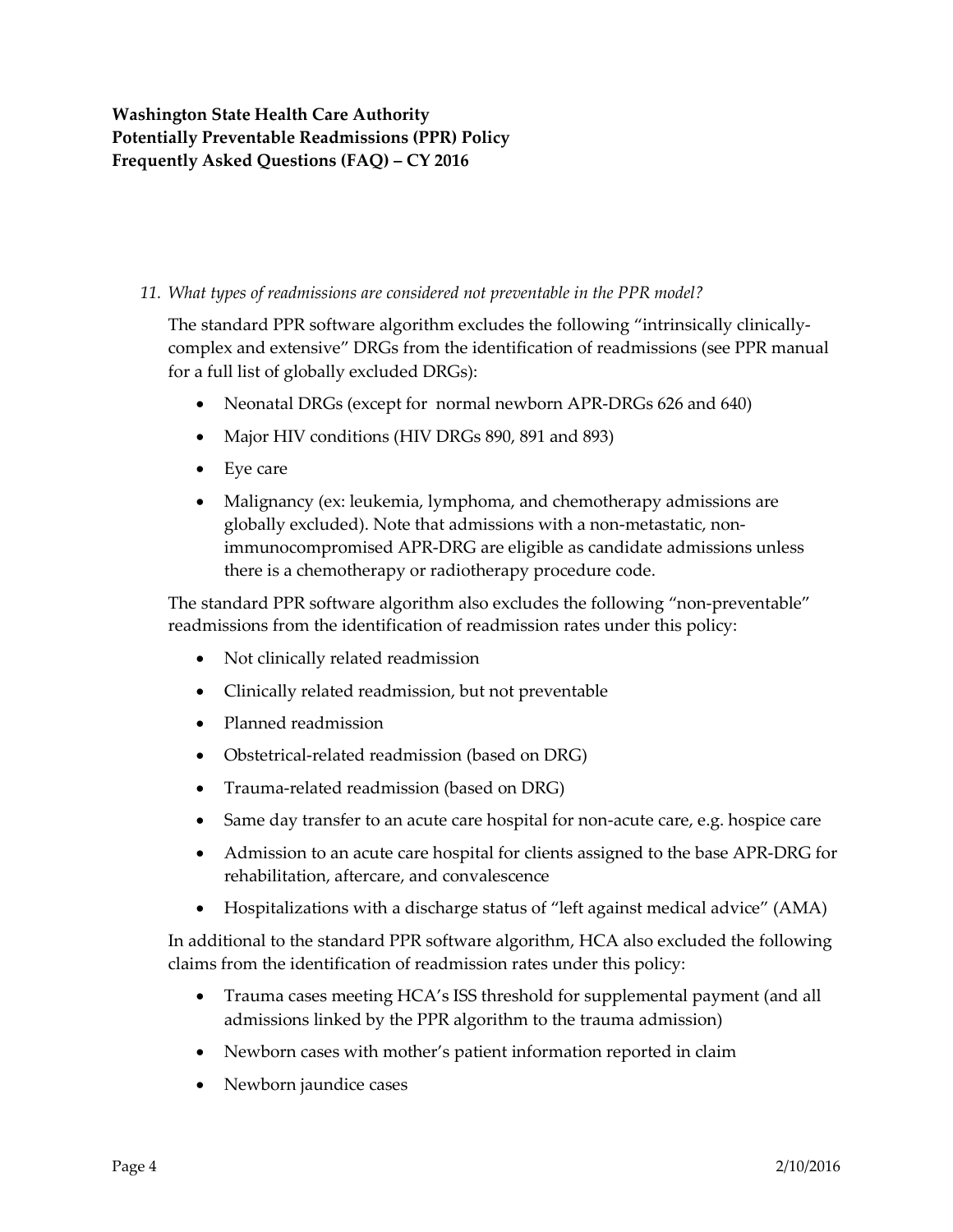- Transplants and subsequent admissions within 180 days of the transplant
- Ungroupable DRGs
- *12. How does the PPR software algorithm use patient discharge status code?*

The PPR software algorithm makes the following adjustments based on patient discharge status codes:

- 07 Left Against Medical Advice: Excludes the record if it otherwise would have been an initial admission
- 20 Expiration of the Patient: Terminates a readmission chain

In addition, the standard PPR software algorithm does not count as a readmission a same-day transfer to another facility:

- 03 Transfer to Skilled Nursing Facility
- 04 Transfer to Custodial/Supportive Care
- 05 Transfer to Another Facility
- 21 Transfer to Court/Law Enforcement
- 51 Transfer to Hospice Medical Facility
- 61 Transfer to Swing Bed
- 62 Transfer to Rehabilitation Facility/Unit
- 63 Transfer to Long Term Care Hospital
- 64 Transfer to Nursing Facility
- 65 Transfer to Psychiatric Hospital or Unit
- 70 Transfer to Another Type of Healthcare Institution

### *13. How does the PPR software algorithm identify planned readmissions?*

The PPR software algorithm identifies planned readmissions based on the APR-DRG combinations found between the initial admissions and the subsequent rehospitalization(s). There are certain combinations of DRGs that are considered probably planned readmissions, and thus are not considered readmissions. These combinations can be found in the PPR definitions manual.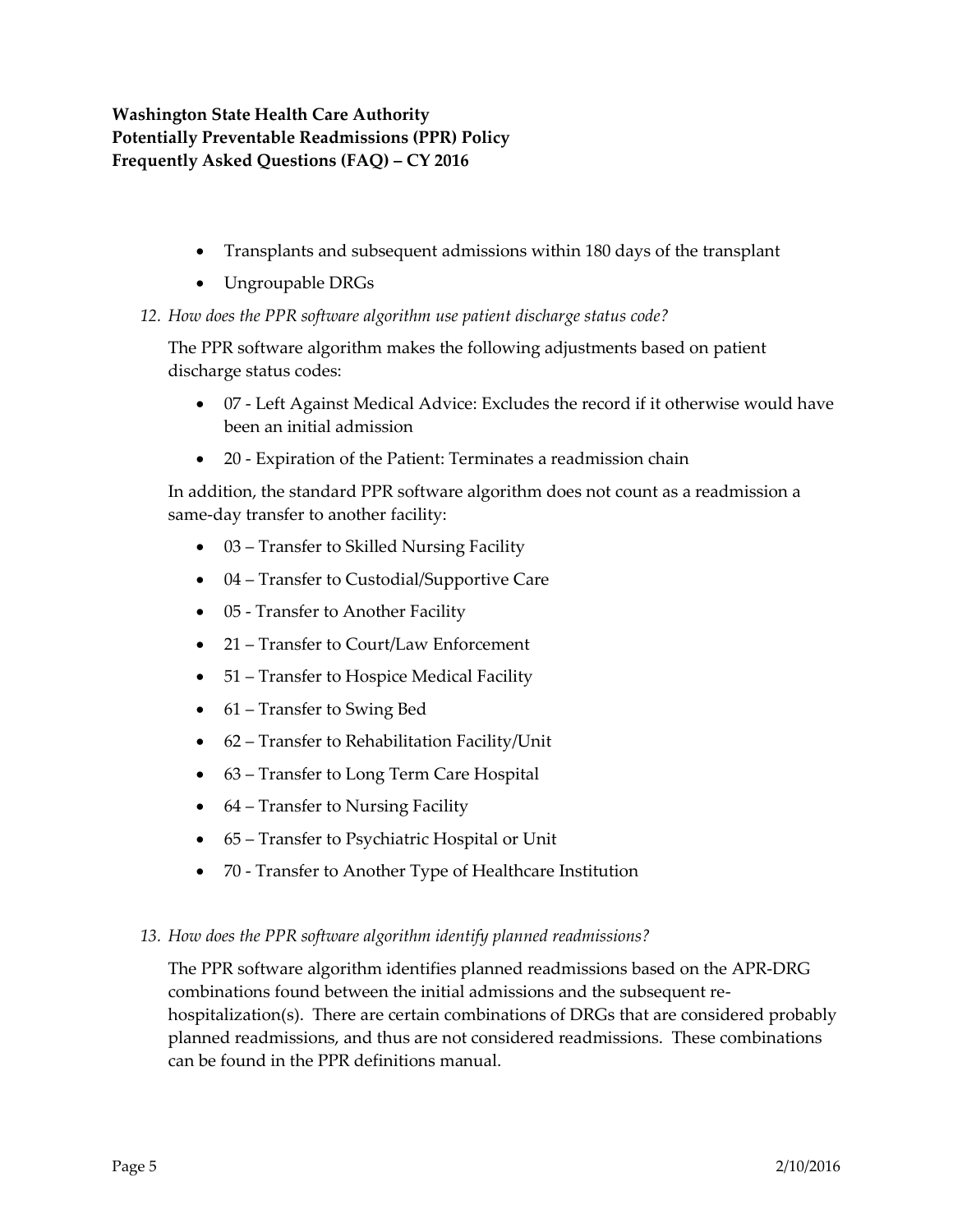To be support accurate identification of other planned readmissions not identified based on specific APR-DRG combinations, instructions regarding how to prepare claims associated with a planned readmission have been provided in the HCA Apple Health Inpatient Hospital Provider Guide found at:

[http://hca.wa.gov/medicaid/billing/documents/guides/inpatient\\_hospital\\_mpg.pdf](http://hca.wa.gov/medicaid/billing/documents/guides/inpatient_hospital_mpg.pdf)

### *14. How are expected readmission chains determined?*

Expected readmission chains have been calculated for each hospital based on each hospital's mix of services provided.

To calculate expected readmission chains, we first calculate statewide readmission rates for each APR-DRG. Next, we calculate adjustment factors that will be applied to the statewide readmission rates when determining each hospital's expected number of readmission chains, in order to account for variation in patient age and the presence of a secondary mental health diagnosis. Specifically, adjustment factors are calculated for:

- Pediatric patients (age 17 and under)
- Patients with a mental health secondary diagnosis (as identified by the PPR software algorithm)

Each hospital's total number of expected readmission chains is calculated as the sum of the statewide readmission rates for all qualifying admissions occurring at the hospital, with adjustment for patient age and presence of secondary mental health diagnoses, and with a statewide expected readmission chain adjustment factor of 85 percent applied.

### *15. How are excess readmissions determined?*

Excess readmission chains for each hospital are based on a provider's actual readmission chains less expected readmission chains. Actual readmission chains are attributed to a hospital where the initial admission in a readmission chain occurred at that hospital, even if one or all readmissions following the initial admission occurred at different hospitals. Hospitals with actual readmission chains less than expected readmission chains have no excess readmission chains.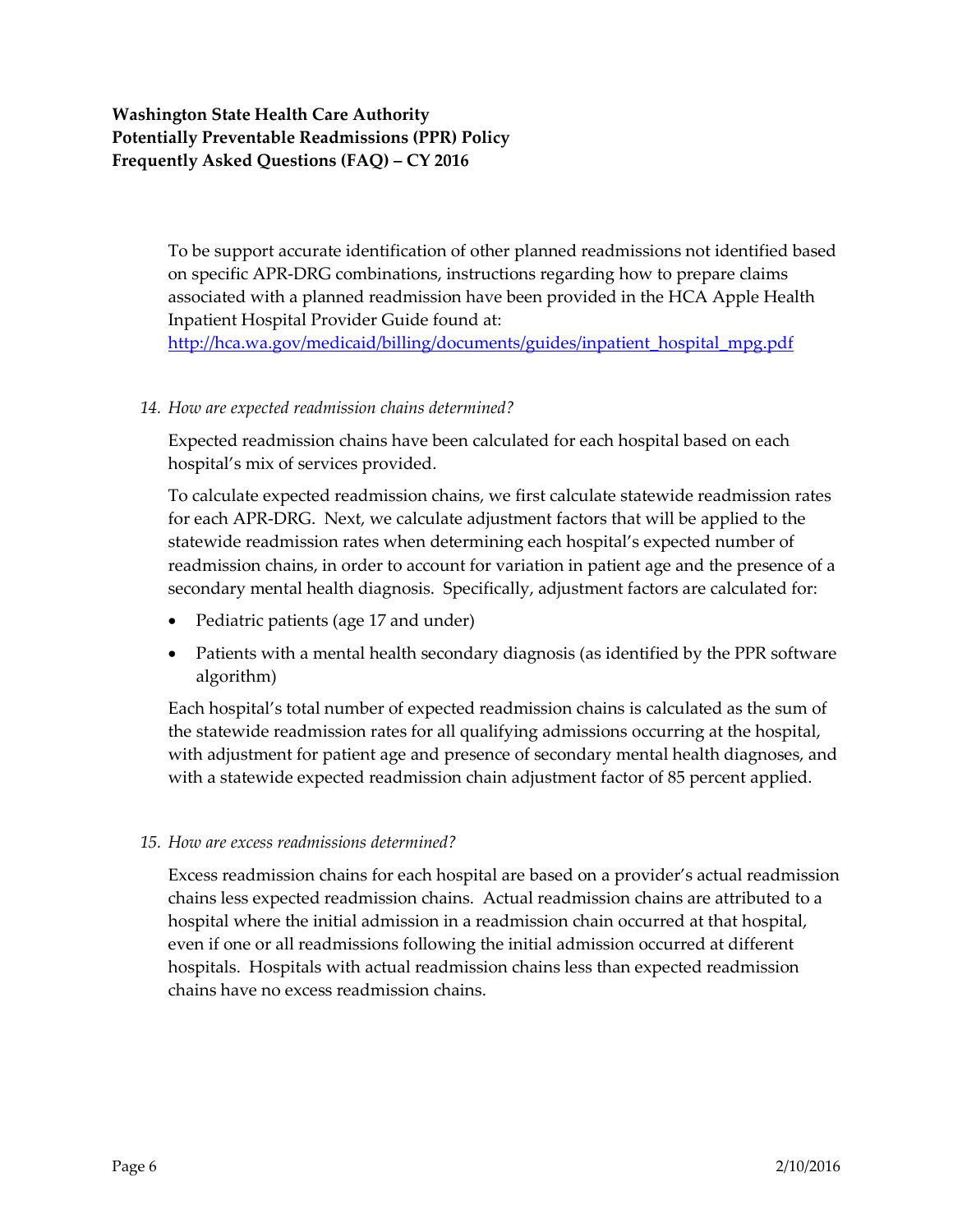#### *16. How are PPR payment reductions determined?*

PPR payment reductions are calculated as each hospital's number of excess readmission chains multiplied by the average payment per readmission chain. For hospitals with zero excess readmission chains, there is not PPR payment reduction. A Readmission Reduction Factor—which is an adjustment factor applied to a hospital's DRG base rate is calculated as the PPR payment reduction divided by total DRG-based inpatient payments made to the hospital. For 2016, the Readmission Reduction Factor is "capped" at a **1 percent reduction to the DRG base rate** for any single hospital. The Readmission Reduction Factor will always be applied as a prospective reduction to HCA-published DRG base rates in the subsequent calendar year.

### *17. How will this affect my provider's reimbursement from Medicaid managed care plans?*

HCA does not directly determine payments made by the MCO plans. However, HCA's adjustment to published DRG base rates may impact payments made by MCOs.

### *18. Will there be retroactive adjustments or settlements on readmission payment reductions?*

No. Readmission payment reductions will be applied prospectively without any retroactive adjustments or settlements.

### *19. Will HCA share my provider's PPR results?*

Yes, HCA will share PPR model summary reports and patient-level claim extracts with each hospital. The summary reports will summarize each hospital's readmission performance and show the calculation of the hospital's Readmission Reduction Factor, if applicable. The claim extracts will allow providers to determine which claims are identified as potentially preventable readmissions, and provide each hospital's quality, clinical and administrative staff with insights into the factors that may be driving readmission performance.

### *20. Where can I get my PPR model data?*

HCA will post claims data extracts onto each provider's Washington State SFTP site or send them via secure email.